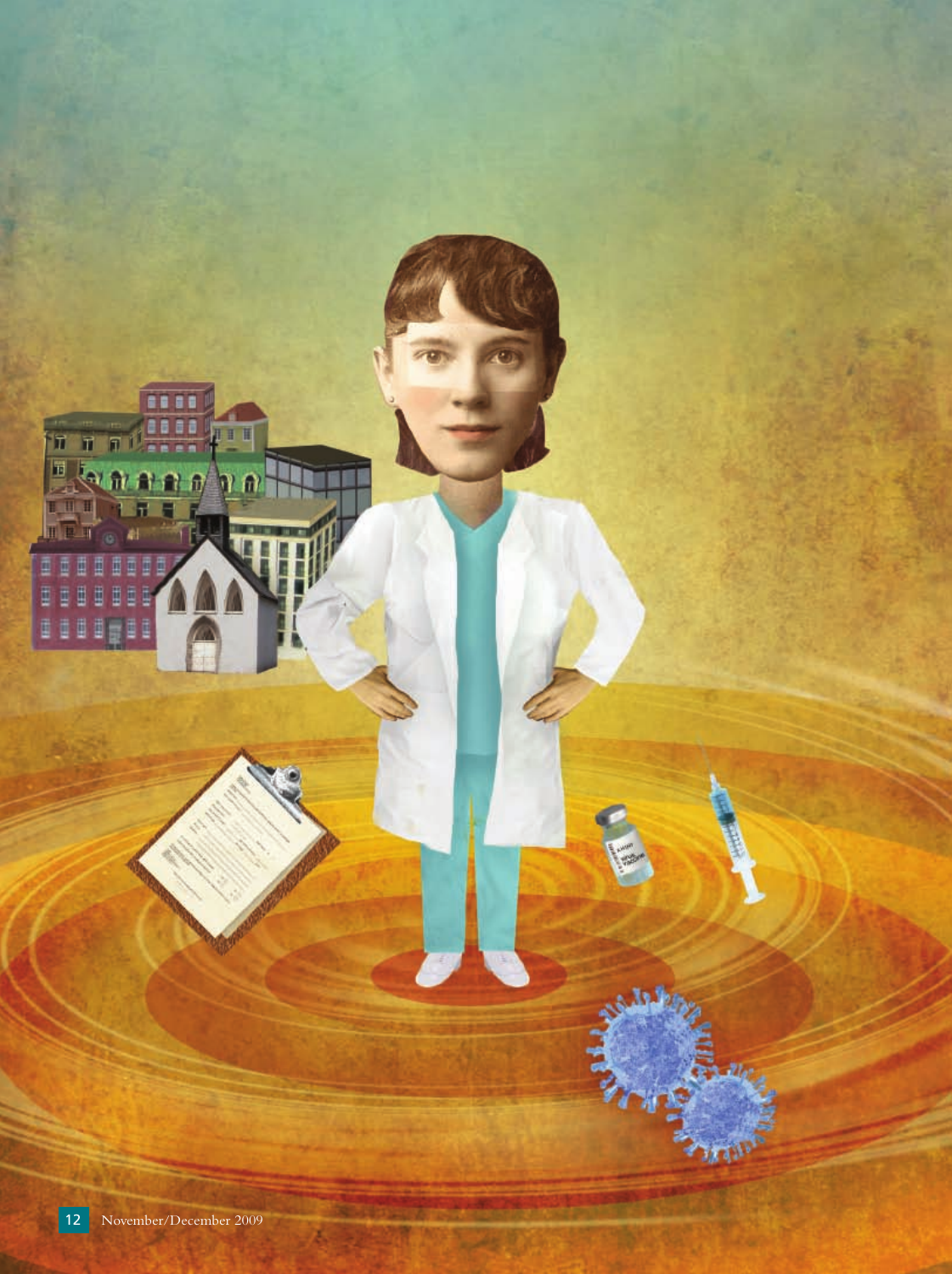# on the front line

As H1N1 spreads across Ontario, RNs are at the epicentre of plans to keep people well.

If you were a nurse during sars, the H1N1 pandemic may be giving you a disturbing sense of déjà vu. While SARS was a hospital-based disease and H1N1 is spreading in the community, both sparked public fear and a media frenzy. But there are some stark differences, too. RNAO Executive Director Doris Grinspun says governments and health officials learned plenty of lessons during the SARS crisis that have been applied to H1N1 planning and operations.

"In Ontario, nurses' voices are being taken extremely seriously and our advice is being acted upon," says Grinspun, who sits on the Ministry of Health H1N1 provincial advisory committee.

Since so many nurses are involved in H1N1 planning, screening for the illness, immunization and the delivery of care across the province, Grinspun says they're ideally placed to help the public sort through all the information on everything from vaccination protocols to treatments needed.

"Nurses are information brokers and translators," she says. "People have lots of questions when they are fearful. We need to be adequately informed and accurate with our facts so we can alleviate fears, rather than feeding into them."

As the second wave of H1N1 unfolds across the province, *Registered Nurse Journal* looks at how nurses are taking on that leadership role. Whether they're inoculating thousands at flu-shot clinics or caring for the ill who find themselves in hospitals, RNs are coming up with creative and strategic ways to overcome the virus' unique challenges.

# **BY JILL-MARIE BURKE • ILLUSTRATION BY ISABELLE CARDINAL**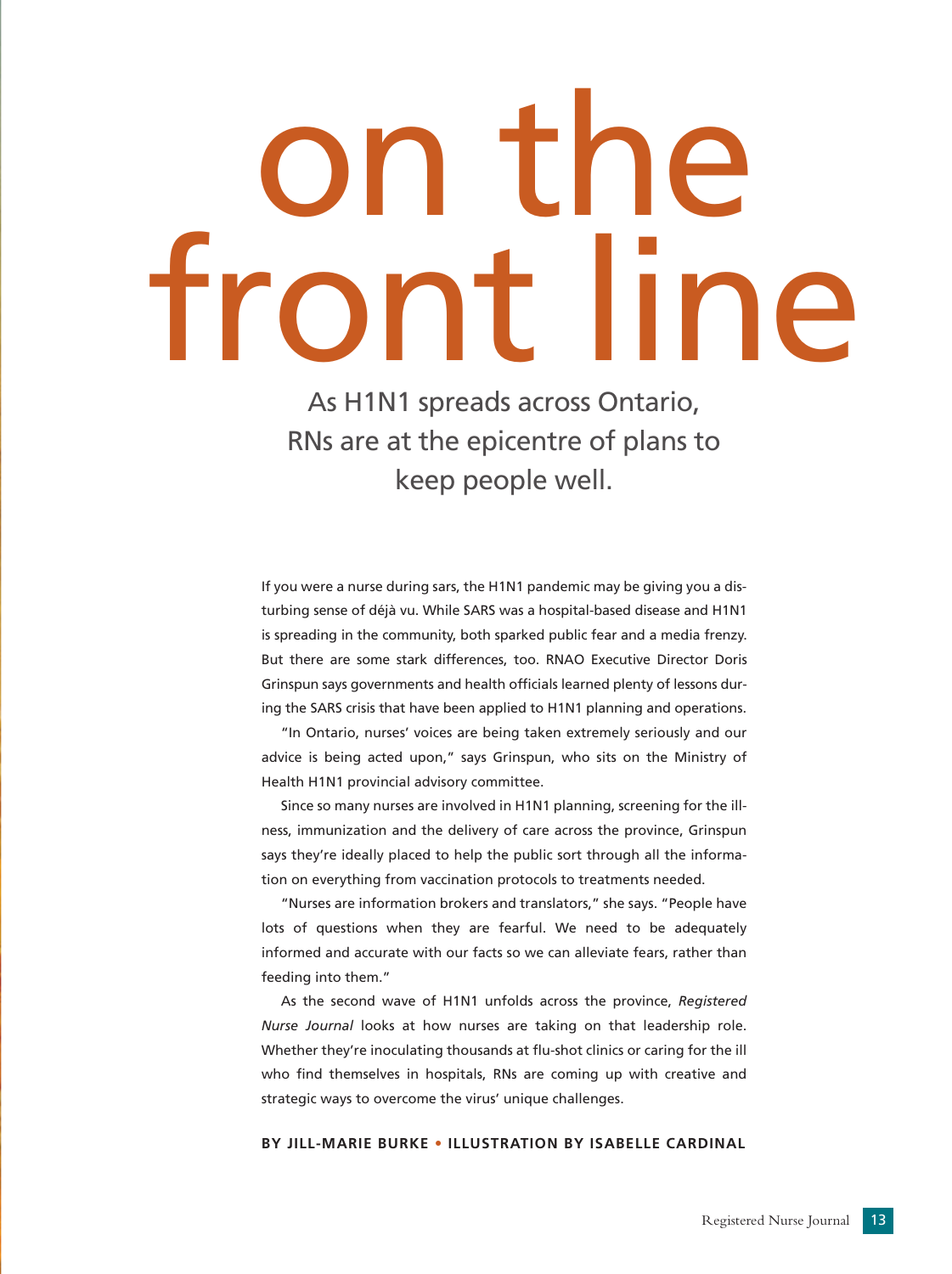# **BRINGING AGE-OLD TRADITIONS INTO THE H1N1 AGE**

**F** or more than a century, parishioners at St. Louis Catholic Church in Waterloo have been dipping their fingers in holy water as they enter the front door. But these days, hand sanitizer can be found beside the holy water fonts. Other long-standing customs that could spread nasty flu viruses have also been changed. Churchgoers now wave or nod instead of shaking hands, wine is no longer shared from a common cup, and peo-

ple can't receive the communion wafer on their tongue.

Parish nurse Anne Marie Webster, who works for the church, is leading St. Louis' efforts to keep H1N1 at bay and often explains these changes to church members.

"I tell them that this is flu season and we can spread germs if we do these things," she says. The parish's 1,300 families know that Webster works hard year-round to look after their physical and spiritual wellbeing by providing health education and counselling, visiting people in their homes and in hospitals, and comforting those who've lost a loved one. She also organizes blood pressure screening and foot care clinics and leads support groups for parishioners. And a few times a year, she organizes lunch and learn workshops after mass to talk about topics such as diabetes or hypertension. In November, the talk focused on the history of pandemics, provided updates on the virus and stressed the importance of getting the vaccine.

"Because we're a parish, we also talked about faith and hope," she says of the session. "We know that no matter what happens, we



have God and each other. We try to use our faith to help people relax and not panic."

Webster doesn't want to overwhelm her parishioners with information about H1N1, but she also wants to make sure those with chronic conditions, the elderly, and anyone else who lives alone will have the assistance they need if they get sick. For those who don't have anyone to call on for help, Webster and

> her team of volunteer visitors will make sure they have all the support they need.

> Webster is also ensuring she can visit her parishioners if a serious outbreak restricts hospitals' visitor policies. Webster says during the SARS outbreak patients were limited to one visitor a day, and parish nurses couldn't see the patient if the person already had a visitor. When she recently attended a meeting with the city's hospital chaplains to review pandemic plans, she asked them to urge hospital administrators to acknowledge that parish nurses are not ordinary visitors because they provide spiritual guidance and health counselling in times of sickness.

> Webster says it's all part of looking at how time-honoured traditions need to be revised while finding innovative ways to protect the physical and spiritual health of her congregation.

# **EASING FLU ANXIETY DURING EXAM SEASON**

**N**urse practitioner Elyse Maindonald has been opening doors<br>with her elbow for years and she's been a stickler about washing her hands since her days as a surgical nurse. Now, as influenza coordinator at St. Clair College's south campus in Windsor, she's leading a campaign to protect students and staff from H1N1 and keep classes and campus activities running as usual.

This past spring Maindonald, who created a pandemic plan for the college in 2006 in case of an avian flu outbreak, was released from her teaching duties in the nursing programs so she could concentrate on H1N1 planning and monitoring. In October, when staff and students with flu-like symptoms began crowding the campus health centre where she works as an NP, the college asked her to devote all her time to managing the pandemic. Today, Maindonald is doling out H1N1 vaccines to people in high-risk groups, assessing and treating students and staff who have flu symptoms, updating college policies that are impacted by H1N1 and providing ongoing education and communication.

"We've had the flu plan for years and you think you're ready to go, but it's a living document and we're rewriting policies on a daily basis. We're flying by the seat of our pants," she says.

Rules around sick days have been among the first to change. Students, for example, who are off with the flu don't need to worry about falling behind on their work. They can make up missed assignments and tests when they return to campus. Staff are also being encouraged to stay home if they're unwell, but the way they call in sick has changed. Before the pandemic, faculty simply phoned their managers if they couldn't come to work. Now, since all possible cases of H1N1 need to be reported to public health, sick employees must also call the college's flu hotline and answer questions about their symptoms. Since this has never been done before, Maindonald sent emails to staff to explain why it is necessary and to assure them that the questions were being asked for statistical purposes only; their privacy is being respected.

In spite of the fact that the health centre staff are seeing three times as many students and staff with flu, colds and strep throat as this time last year, Maindonald says it's been a challenge convincing the ill to stay home so they won't infect others. Still, she says she's starting to make headway through her constant emails, one-on-one conversations and classroom presentations. "They're beginning to get the message," she says.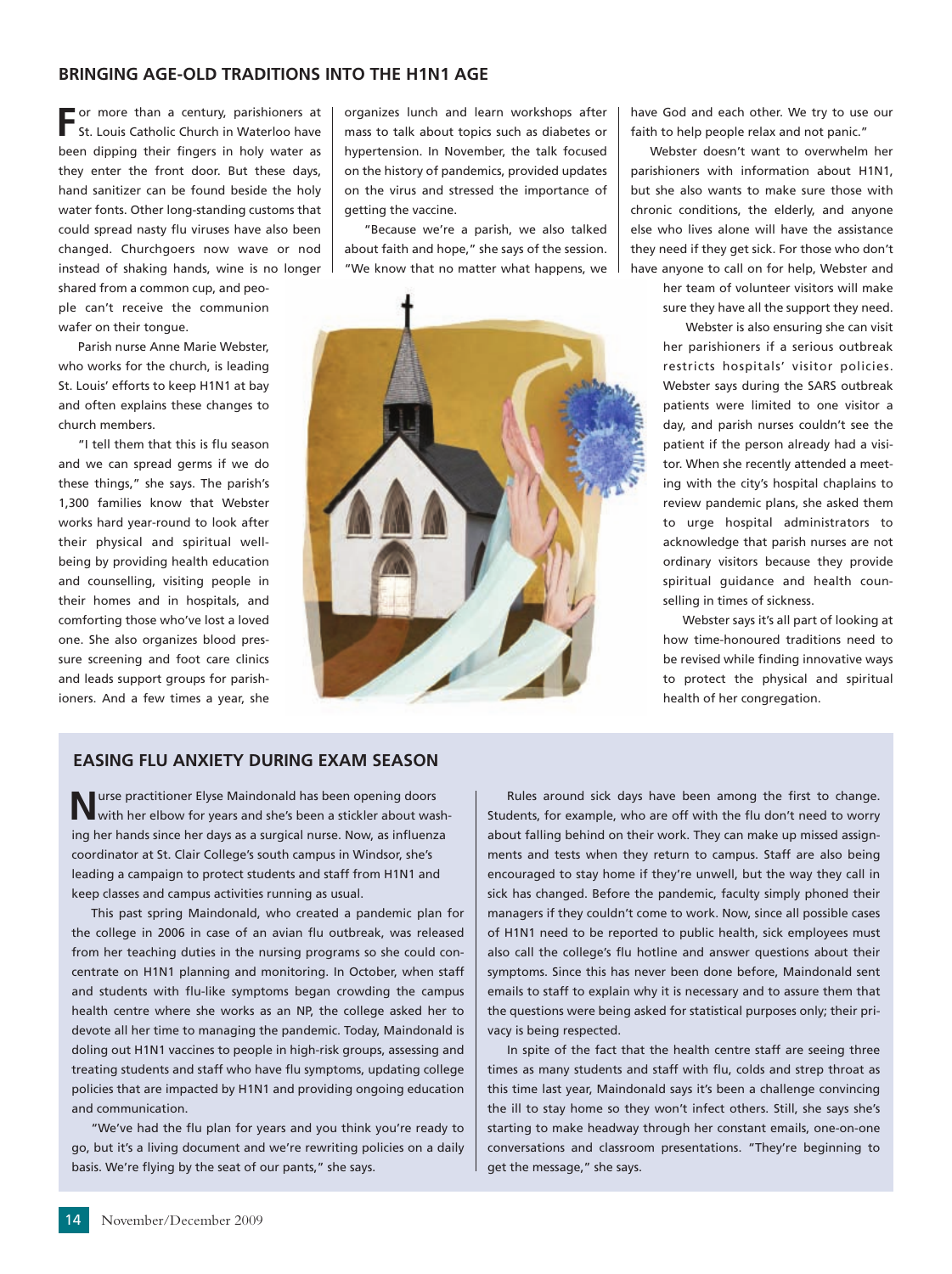**M** ost of the people RN Keren Eluming<br>sees in the health clinic run by Sanctuary, a Christian charitable organization in Toronto, are so busy coping with homelessness, mental illness and abuse that H1N1 isn't even on their radar. But she says they're at a greater risk of catching the virus and passing it on because their daily struggle for survival finds them interacting with dozens of people at various soup kitchens and drop-in centres throughout the city. Add in the fact that they often sleep in overcrowded shelters and lack the opportunity to maintain proper hygiene, eat well and get enough rest, and you have a recipe for spreading the virus.

Men and women of all ages who are unemployed, living on the street or coping with challenges like AIDS and drug addiction visit Sanctuary where Elumir says the staff and volunteers can help them access

welfare, housing, legal advice or rehabilitation. They also come to eat a nutritious meal, socialize or visit the health clinic, which is staffed by nurses and a part-time physician.

Every year during cold and flu season, Elumir and her colleagues remind the guests to wash their hands and cough into their elbows. They've found that signs often go unread and formal educational sessions are poorly attended, so they communicate face-to-face when handing out vitamins during meals. "You see almost everybody in the room then and you mix it into the conversation at each table," she says. They also encourage the visitors to get flu vaccines and Sanctuary provides subway tokens

so they can travel to immunization clinics. Elumir also tells guests that if they're sick, she or another team member will travel to them to make sure they're okay.

"Because members of the street community tend to know one another, we'll often get a message like 'Tony is sick, he wants to see you; he's in the alley.' If they're camped in the Don Valley, if they're in a rooming house, we'll go to them and make sure they have adequate fluids and resources," she says.

For the sick who are willing to sleep inside, Elumir will try to find a bed for them

at the Sherbourne Infirmary, a short term health facility for the homeless, or a shelter that has special rooms for people who are ill. But many of the people she meets at Sanctuary won't stay inside at night, even if they're unwell. Some are claustrophobic and fear the cramped quarters at shelters. Others are afraid of the violence that can break out there. A handful won't sleep inside because it brings back bad memories of time spent in prison. The challenge is to keep them warm, dry and hydrated.

Although some Toronto street nurses began vaccinating the city's homeless population in November, Elumir says advocating for services for these people must continue to be one of the most important roles she can take on. That can mean finding housing for pregnant women or people whose immune systems are compromised by illnesses like HIV. Or it can mean writing a let-



ter to a shelter to ask them to permit a sick person to sleep there during the day when the shelter is closed for cleaning. It also means working with groups like the Toronto Disaster Relief Committee and Streets to Homes to give the homeless a voice. But with flu season upon us, Elumir says until that advocacy work pays off with adequate housing for all, she'll continue to bring emergency blankets to people who sleep in alleys and brew endless cups of tea to try to keep Sanctuary's guests warm, comfortable and healthy.

# STAYING HEALTHY WITHOUT A HOME **A STAYING HEALTHY WITHOUT A HOME**

**D**ebbie Tirrul remembers lining up in a<br>crowded church basement to get the polio vaccine. She was too small to see much beyond the patterns on the dresses worn by the mothers in the room, and she doesn't recall the needle's prick. But she can remember the feeling of near-panic in the room.

Today, as a nurse practitioner at Somerset West Community Health Centre in Ottawa, Tirrul is calming the fears of a new generation of parents terrified their children will be caught in the clutches of the latest pandemic.

"Every time a young person dies it frightens people – especially moms with small children," says Tirrul, who is able to reassure most parents that their little one is going to be just fine.

In the first week after Somerset West was designated a flu assessment centre in early November, Tirrul says 200 people of all ages streamed in to find out if their coughs and sneezes were anything to worry about. When patients arrive, they're greeted by the centre's social workers and triaged by RNs. People with coughs, muscle aches and fevers are sent to the flu assessment centre where they're examined by nurses practitioners and physicians wearing N95 masks, gloves, gowns and goggles. During the first wave of patients, Tirrul says many were prescribed Tamiflu or antibiotics, a handful needed chest X-rays and two people were sent to hospital. Tirrul says the assessment centre is being staffed by nurses normally responsible for seniors outreach or giving vaccinations and blood tests, but who are now masked and gloved and taking histories and doing assessments.

"It's stressful because they are working in different areas under different directives, but they are very keen, have learned quickly and are settled into a new role of collaborating with nurse practitioners and physicians," she says. In fact, keeping up with the latest information and protocols on H1N1 has been challenging for everyone, especially when they were changing on a regular basis this fall. Tirrul and her nursing colleagues worked extra hours to keep up with all the reading.

"We had tomes and tomes of things to read," she says. "Every day there was another 20 to 30 pages of procedures related to topics like protective gear and prescribing Tamiflu to pregnant women. This is stressful for nurses because it's a steep learning curve and every day there's more to read and a slightly different way of doing things."